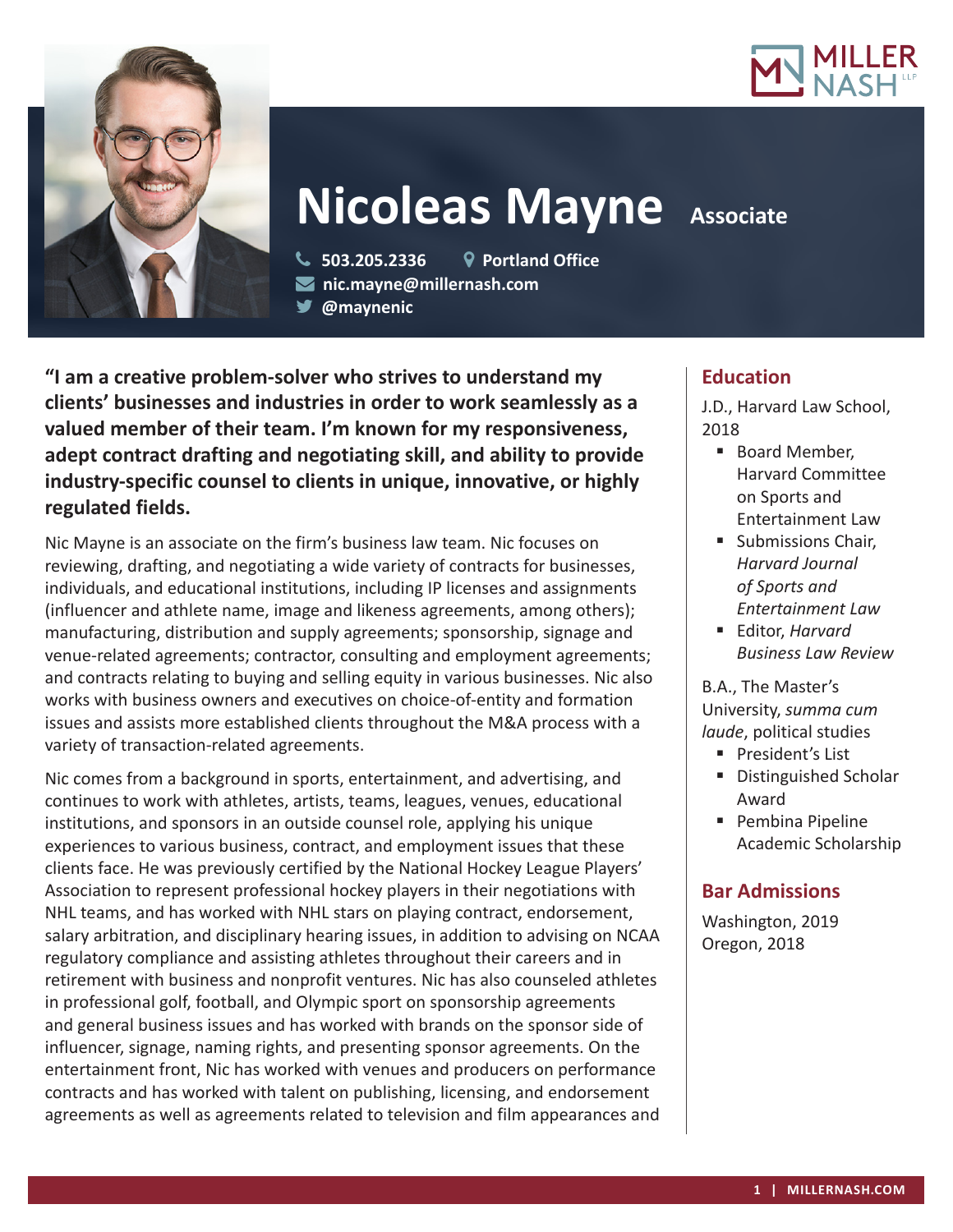

agreements. Nic is also trusted by clients to provide counsel on various advertising law issues, such as compliance issues relating to general claim substantiation and ad clearance, contests and sweepstakes, FTC regulations, Olympic rule compliance, and team, league, and players' union policies.

Before joining Miller Nash, Nic worked for two leading NHL player agencies, first in the corporate partnerships space, and later as a player agent. He has also worked on the team side, interning with the General Counsel of the NHL's Arizona Coyotes throughout law school.

While in law school, Nic was a chair on Harvard's Committee on Sports and Entertainment Law, volunteered as a mediator in local courts, and was also an active member of the Harvard Law Entrepreneurship Project, in which he counseled start-ups on entity formation, intellectual property protection, and advertising law issues.

Prior to pursuing his law degree, Nic founded a marketing agency, serving sports industry clients, social media influencers, and business owners in a variety of professional services and trades. His entrepreneurial spirit and business experience is valued by start-up clients, growing businesses, and entrepreneurial individuals. The insights Nic gained through experience allow him to better understand his clients' goals and work collaboratively to achieve them.

# **Professional Activities**

- **Sports Lawyers' Association, Sponsorship Committee, Member**
- Oregon State Bar, Member
- Washington State Bar, Member
- Multnomah Bar Association, Member

# **Civic Activities**

- Court Appointed Special Advocates (CASA), Board of Directors, Member
- Portland Opera, Ambassador Board, Member

# **Representative Experience**

#### **Sports, Entertainment & Media**

- Drafted and assisted with negotiation of influencer and advisory agreements with NBA, WNBA, NWSL and Olympic athletes for sports recovery product company, engaging with athlete agents and agency counsel throughout the negotiation process to help client craft a mutually beneficial partnership.
- Assisted viral internet star in negotiation and drafting of multi-year pay or play television hosting deal with major television network. Advised on issues relating to client use of loan-out entity, exclusivity terms and interaction with other brand sponsorship and influencer service deals, morals clauses, and intellectual property issues including scope of name, image and likeness grants.
- **Prepare client representation agreements for leading multimedia talent management company.**
- Assisted award-winning YouTuber MrBeast in drafting production services agreement for new media livestream event.
- Represented Nicole "Neekolul" Sanchez in negotiation and drafting of exclusive content creator agreement with lifestyle brand and gaming organization 100 Thieves.
- Advised major annual rodeo's governing association on corporate clean-up and recordkeeping issues.
- **Drafted name, image, likeness and trademark licensing agreement for consumer products company in** connection with branded product licensing deal with established TikTok influencer.
- Advised digital content focused entertainment company on out of state merger and corporate reorganization.
- **Represented YouTube creator throughout negotiation and drafting of content licensing agreement.**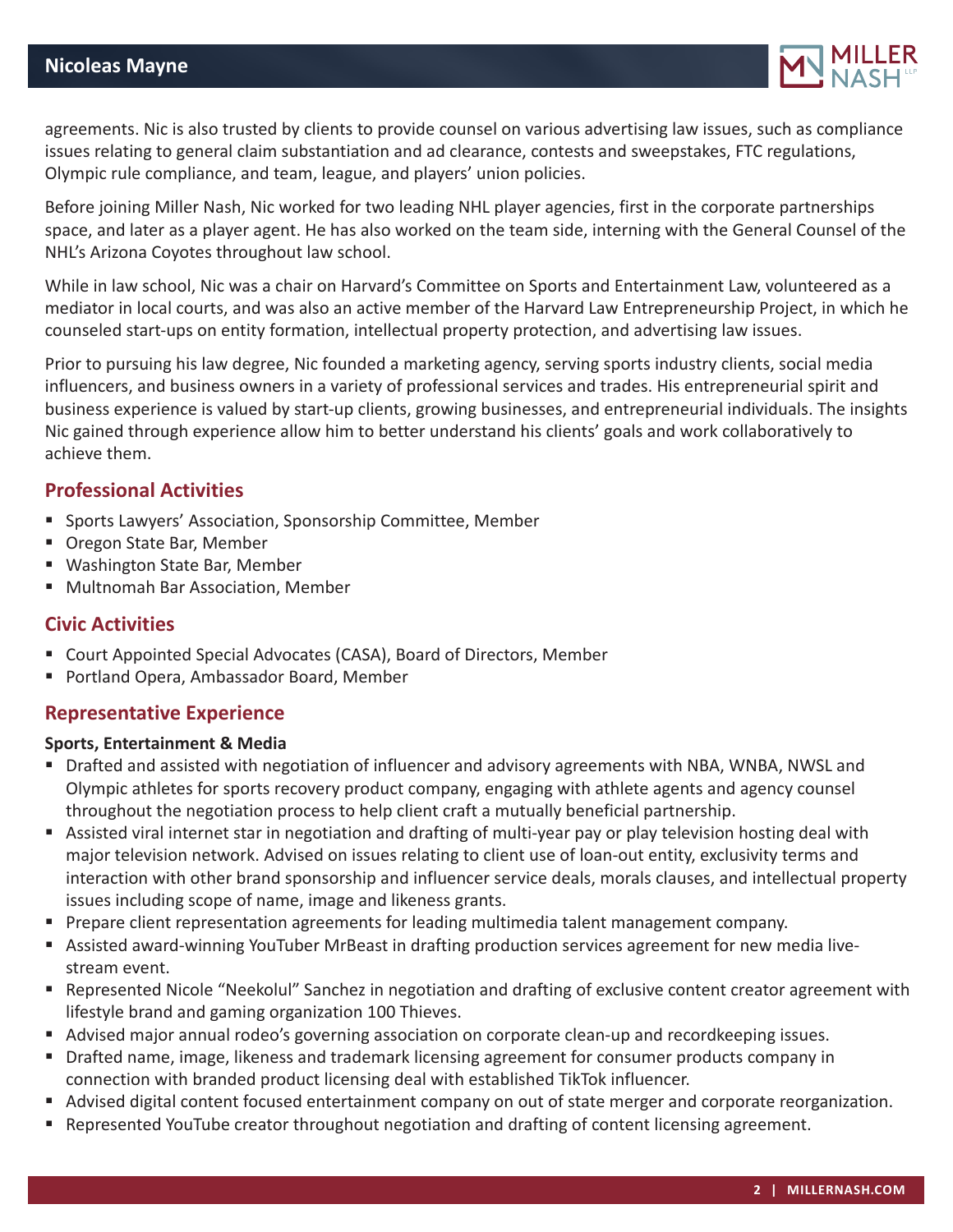

- Assisted YouTube creator in negotiating voiceover talent agreement relating to appearance in animated major motion picture.
- Assisted online streaming series producer in preparation of participant agreements, releases and licenses.
- Advised creator and management company on revisions to production agreement for reality television series and drafted production agreement covering issues including content approval rights, revenue sharing, and executive producer credits.
- Advised venue on issues relating to ticketing agreements and state bonding requirements.
- Assisted sports recovery product company in negotiation and drafting of content license agreement with multichannel video program distributor..

#### **Education**

- Advised NCAA member institution athletic departments on NCAA regulatory requirements and policy recommendations, including COVID-19 testing and return-to-play best practices.
- **Prepared form corporate documents for university-backed corporations and limited liability companies.**
- Assisted NCAA member institution in drafting and negotiating employment agreement with head coach for men's basketball team.
- **Drafted sponsorship and signage agreements for NCAA member institution venue.**
- Assisted university in negotiation and drafting of agreements relating to on-campus concert.

#### **Consumer Products & Services**

- Assisted sports training product company with entity formation, consulting and confidentiality agreements, investor-related documents, and incentive plan and grant documents.
- **Prepared investment offering documents for cashless casino gaming technology company.**
- Assisted collectibles auction company in preparation of formation documents, consignment agreements, and buyer/seller terms and conditions.
- **Prepared white-label product manufacturing agreements for consumer product manufacturer.**

#### **Food & Beverage**

- Assisted McMenamins Pubs & Breweries with various aspects of a \$20 million Preferred Stock offering. Drafted amendments to corporate documents and offering-related consents, was part of the team responsible for drafting McMenamins' offering circular, and reviewed issues relating to accredited investor certification and other SEC regulatory matters.
- Worked with national chain of family dining restaurants with various marketing and advertising related agreements, including agreements relating to social media sweepstakes contests and television ad purchasing services, as well as a variety of other general business and service related agreements.
- Advised internationally-based brewery on various issues relating to investment in U.S. based parent company, and drafted investor documents for multiple successful funding rounds.
- Represented local restaurant in purchase of assets and lease assignment for new location.
- Assisted alcoholic beverage distributor in preparation of revised operating agreement and shareholder agreements.

# **Energy, Manufacturing & Shipping**

 Represented Powin Energy Corporation in its \$100M asset transfer and equity financing sponsored by Trilantic Capital Partners. Powin develops battery storage and service solutions for large-scale solar generation projects. Nic drafted and organized a variety of transaction-related agreements, assisted with the diligence and disclosure process, and coordinated signing and closing deliverables.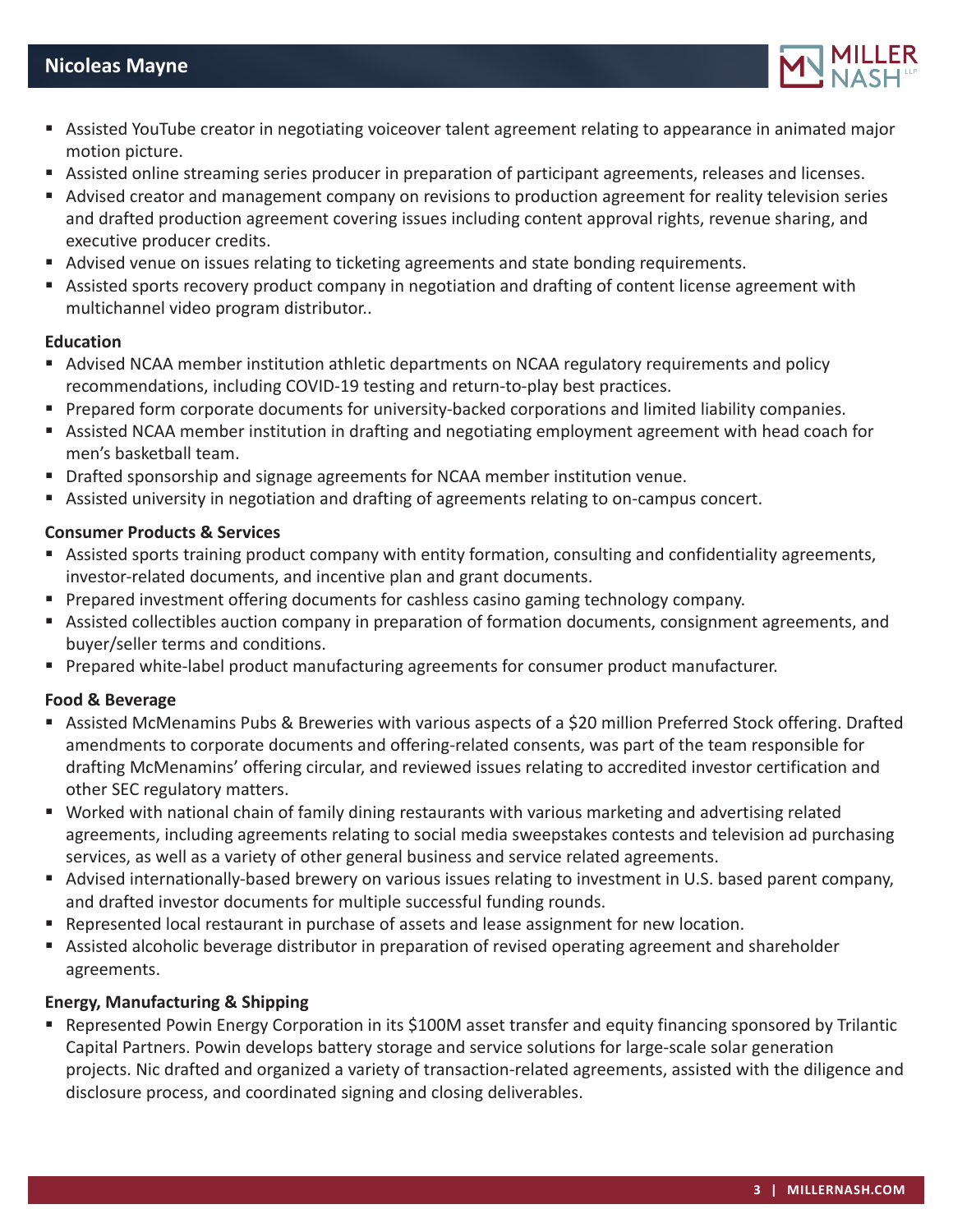

- **Prepared various purchase and sale documents for commercial products manufacturer, including terms and** conditions, purchase orders, and bills of lading, and advised on Uniform Commercial Code default terms applicable to merchant-to-merchant transactions.
- **Provide outside counsel support to Blount International, including drafting and reviewing supply and purchase** agreements, nondisclosure agreements, and license agreements, and advise in connection with international counsel on agreements with international purchasers and suppliers located in Canada, China and other jurisdictions.

#### **Mergers & Acquisitions**

- Represented NewFocus Financial Group, LLC in its acquisition by EP Wealth Advisors. NewFocus is a registered investment advisory firm with offices in Vancouver, WA and San Mateo, CA, and at the time of the acquisition had over \$700 million in assets under management.
- Represented supplier of industrial automation products in stock sale to private equity-backed purchaser, drafting and assisting in negotiation of stock purchase agreement, employment agreements, and ancillary documents.
- Assisted as part of transaction team representing Glacier Bancorp, Inc. in acquisition of Heritage Bancorp, a Nevada based bank holding company with assets of approximately \$842 million.
- Drafted employment & ancillary documents in connection with our representation of People's Bank of Commerce in its merger with Willamette Community Bank.
- Drafted various transaction documents for Glacier Bancorp, Inc. in acquisition of State Bank Corp. involving \$677.7 million in assets.
- Assisted First Federal Savings & Loan Association of Port Angeles in acquisition of Bellevue branch with approximately \$77.7 million in deposits.

#### **Business & Corporate**

- Assist a wide range of entities and individuals in corporate formation, organization and drafting matters, including preparation of operating agreements and bylaws, shareholder and voting agreements, stock/unit purchase and sale agreements, promissory notes and security agreements, warrants, consents and resolutions, equity incentive plans and grants, and various service agreements.
- **Represent a variety of startups throughout the formation and equity raising process.**
- Assisted machine learning product company in conducting Series B-2 Preferred Stock offering and creation of new subsidiary venture.
- Prepare various equity raising documents, notes, warrants and shareholder agreements for hemp crop science company.
- Assisted Canadian entity in preparation of various corporate formation and investment documents for U.S. subsidiary.
- Worked with publicly-traded financial institution on various matters related to fintech start-up venture, including drafting of joint venture agreement, voting and shareholder agreement, bylaws and other early-stage documents.

#### **Securities**

- Review and draft required and voluntary reports for public companies, including disclosures on Form 8-K, Form 10-K, Form 10-Q and transaction-related disclosures.
- Drafted environmental, social, and governance (ESG) policies for multiple publicly-traded clients, and developed board presentations on ESG best practices.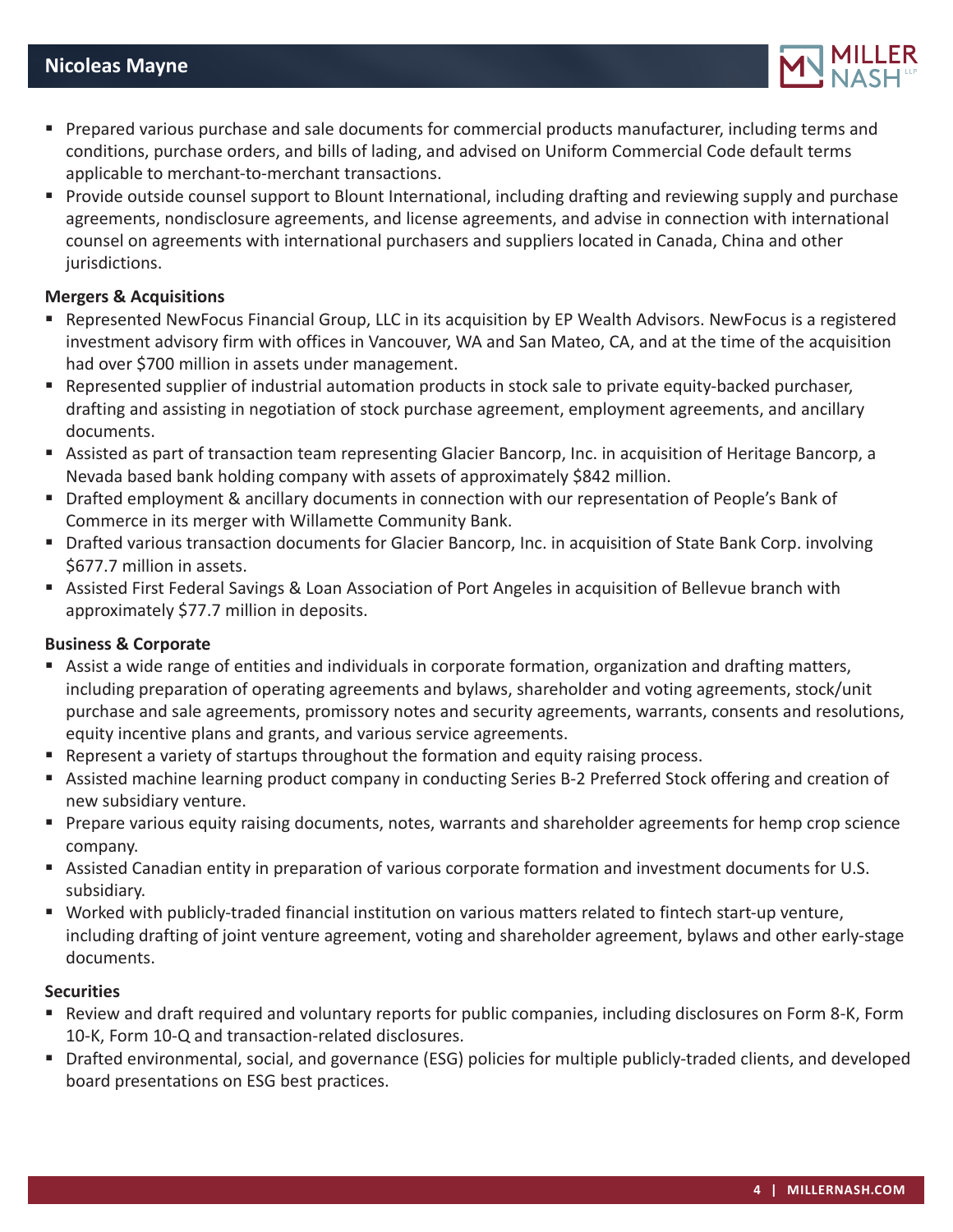

#### **Pro Bono**

- Volunteer with Legal Aid Services of Oregon's virtual clinic. Representative matters include successfully negotiating a settlement for a virtual legal aid client involved in a property partition dispute and successfully representing former tenants in securing wrongfully withheld security deposits.
- Volunteer attorney with Oregon Volunteer Lawyers for the Arts. Assisted numerous artists and creators in matters including drafting a license agreement for a local artist relating to international use of digital artworks, advising a local recording artists regarding copyright ownership, and assisting a video game designer in negotiation of a service agreement.
- Assisted nonprofit organization in revisions to bylaws and analysis of existing governance processes.

#### **Publications**

- "Name/Image/Likeness Coming to Oregon K-12 Soon? Potential Impacts of the OSAA's NIL Decision and Why Districts Need to Pay Attention Now," Miller Nash, *News You Can Use*, coauthor (Feb. 2022)
- "Evolution of NIL—Donor Funded NIL Groups," Miller Nash, *News You Can Use*, coauthor (Nov. 2021)
- "Cooking with Ghosts," Oregon Restaurant & Lodging Association, guest blog (Aug. 2021)
- "NIL Modernization Goes Live—Potential Impacts on High School Athletes," Miller Nash, *News You Can Use*, coauthor (June 2021)
- "NCAA Name, Image, and Likeness Update: Key Considerations for NIL Policies," Miller Nash, *News You Can Use*, coauthor (June 2021)
- "NIL Update: Oregon Passes SB 5," Miller Nash, *News You Can Use*, coauthor (June 2021)
- "The American Rescue Plan Act-Key Takeaways for Employers," Miller Nash Graham & Dunn, News You Can *Use*, coauthor (Mar. 2021)
- "NCAA Name, Image, and Likeness Update," Miller Nash Graham & Dunn, *News You Can Use*, coauthor (Mar. 2021)
- "PPP Update: Temporary Changes to Increase Lending to Small Businesses and Sole Proprietors," Miller Nash Graham & Dunn, *Bank Law Monitor* (Feb. 2021)
- "COVID-19 Stimulus Package Provides Grants for Shuttered Entertainment Industry Venues and Businesses," Miller Nash Graham & Dunn, *News You Can Use* (Dec. 2020)
- "Full Court Press: Highlights from the State Legislation Forcing the Issue on NIL," *Harvard Journal of Sports and Entertainment Law*, coauthor (Aug. 2020)
- "NCAA's Name, Image and Likeness Modernization Presses Forward ," Miller Nash Graham & Dunn, *IP Law Trends* (July 2020)
- "CARES Act: Loan Assistance for Small Businesses," Miller Nash Graham & Dunn, *News You Can Use* (Apr. 2020)
- "Changes to NAFTA's Intellectual Property Provisions in the USMCA," Miller Nash Graham & Dunn, *IP Law Trends* (Oct. 2018)
- "Derailing the T Train: Curbing the Abuse of Toradol in the National Football League," *The Sports Lawyers Journal*, vol. 25 (Spring 2018)

# **Presentations**

- "The New Age of Sports," Multnomah Bar Association, CLE webinar, co-presenter (Mar. 2022)
- "Right of Publicity (Name, Image and Likeness), University of Washington Law School (Mar. 2022)
- "Hockey Panel," New York Law School Sports Law Society, panelist (Nov. 2021)
- "Forming a Business," Portland State University (Apr. 2021)
- "Latest Updates on PPP Loans and COVID Paid Leave Tax Credits," Oregon Bioscience Association, Weekly Virtual Coffee Talk, co-presenter (Oct. 2020)
- "Navigating PPP Loan Forgiveness," Entrepreneur' Organization Seattle Chapter, webinar, co-presenter (May 2020)